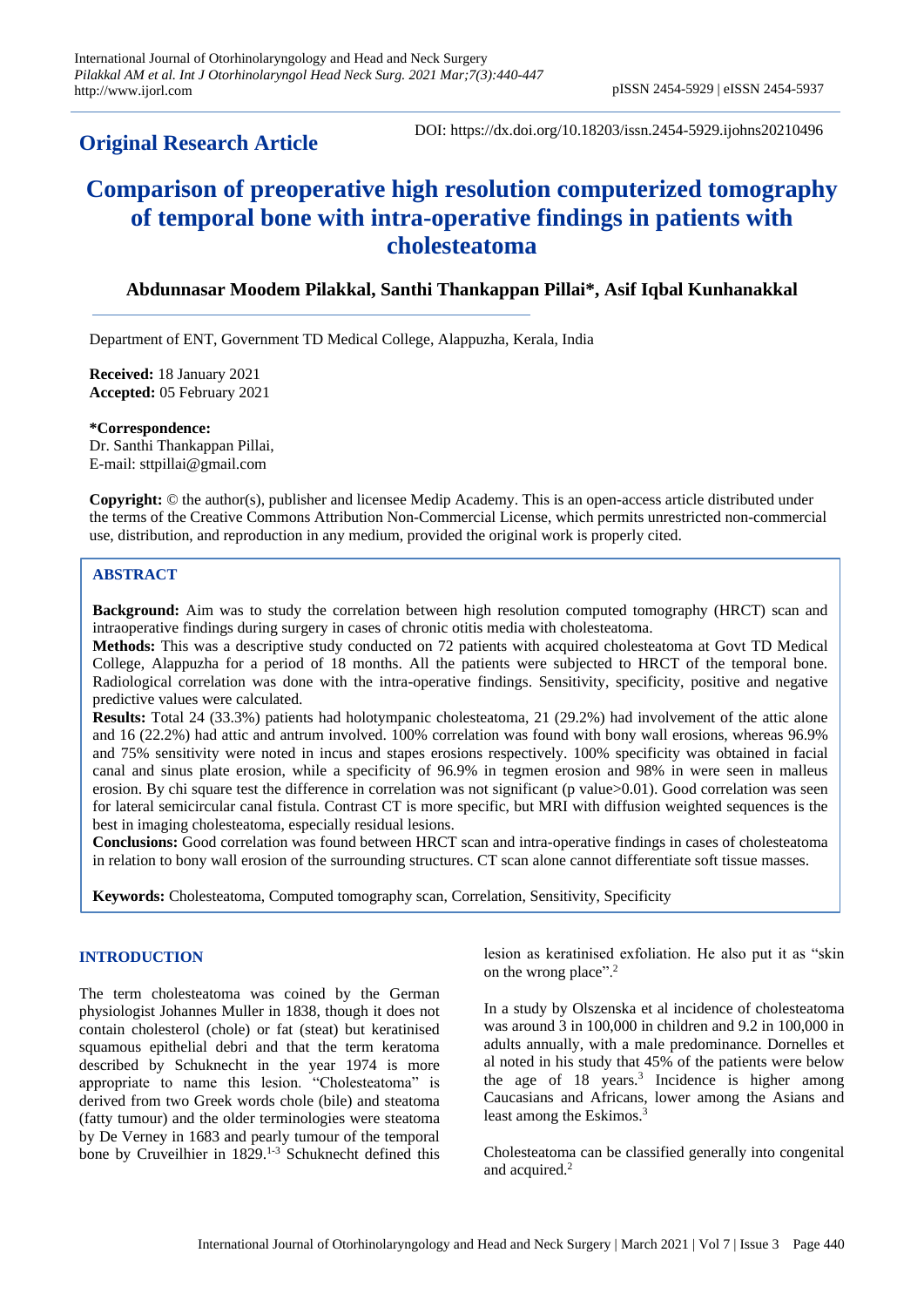The classification of the acquired type is based on otomicroscopic appearance of the growth pattern and extension of cholesteatoma.<sup>2,4</sup>

Jackler classified the growth pattern of cholesteatoma.<sup>1</sup> Attic or posterior epitympanic. Tensa or posterior mesotympanic, anterior epitympanic.<sup>2,4</sup>

These are the more common sites of cholesteatoma although it may be found in other parts of the temporal bone.<sup>5</sup>

Cholesteatoma tends to erode the surrounding bone.6 Several factors like inflammation, local pressure, granulation tissue etc contribute to this. Hydrolases and collagenolytic enzymes like tumour necrosis factor, interleukins, prostaglandins etc. lead to bone resorption rather than necrosis.<sup>3</sup>

On clinical examination by otoscopy and by the binocular microscope, foul smelling ear discharge, granulation tissue and polyps that accompany the epithelial debris mostly in the attic region and over the posterosuperior quadrant of the tympanic membrane can be made out, while very early lesions are well made out by doing high resolution computerised tomography (HRCT) scan of the temporal bone.<sup>6</sup>

Presence of soft tissue opacification, blunting or erosion of the scutum, erosion of the ossicles, tegmen and sinus plates, facial canal, lateral semicircular canals etc. are the classical findings in acquired cholesteatoma on HRCT. Moreover, any anomalies of the facial nerve course and the ossicles and any impending intracranial complication associated with bone erosion are clearly demonstrated by HRCT.<sup>7</sup>

The purpose of the study was to correlate between the preoperative HRCT evaluation with the intraoperative findings in cases of chronic otitis media (COM) with cholesteatoma. Also, histopathological correlation of cholesteatoma with other soft tissue density masses on HRCT can be studied.

## *Objectives*

Objectives were 1) to study the correlation between the HRCT scan and intra-operative findings in acquired cholesteatoma 2) to study the sensitivity and specificity of the HRCT scan report with intra-operative findings 3) to study the limitations of HRCT scan in evaluating soft tissue lesions of the temporal bone.

## **METHODS**

#### *Study design*

Study design was descriptive study.

#### *Study setting*

The study was at Department of Otorhinolaryngology, Govt TD Medical college, Alappuzha.

#### *Study period*

The duration of study was 1st of December 2016 to 31st of May 2018 (18 months).

#### *Inclusion criteria*

Inclusion criteria were patients between 6 and 65 years presenting with chronic otitis media (COM) of acquired type of cholesteatoma (active squamosal disease).

### *Exclusion criteria*

Exclusion criteria were congenital cholesteatoma, granulomatous or collagen disorders of the temporal bone, post irradiated cases of head and neck malignancy, previously operated ear and malignancy of the temporal bone

## *Sample size*

Total 72 patients between 6-65 years diagnosed of having chronic suppurative otitis media with acquired cholesteatoma were enrolled for the study.

## *Sampling method*

Sampling method was convenient sampling.

## *Study procedure*

The aim and benefits of the study and the possible complications of the surgery were explained to all the patients. Informed consent was obtained for the study. Detailed examination of all cases was done by otoendoscopy and with the microscope. The tympanic membrane perforation, retraction pockets, presence of squamous epithelial debri, granulations, attic and canal wall erosions, etc were noted. Pure Tone Audiogram (PTA) and HRCT scan of the temporal bone were taken. All details were noted in the proforma.

HRCT scan of the temporal bone was taken in both axial and coronal sections which were reconstructed on sagittal sections also. The images were interpreted together with the help of the radiologist. Contrast was used if any complication was suspected. Scans were taken in 1mm thickness in the fast scan mode, at 120 KV and 150 mA. Bony erosion, soft tissue mass, ossicular integrity, labyrinthine fistula, anatomical variation and intracranial involvement were noted.<sup>6</sup>

Mastoidectomy surgery was done (either canal wall up or canal wall down). Granulations, polyps and the epithelial debri were sent for histopathological diagnosis.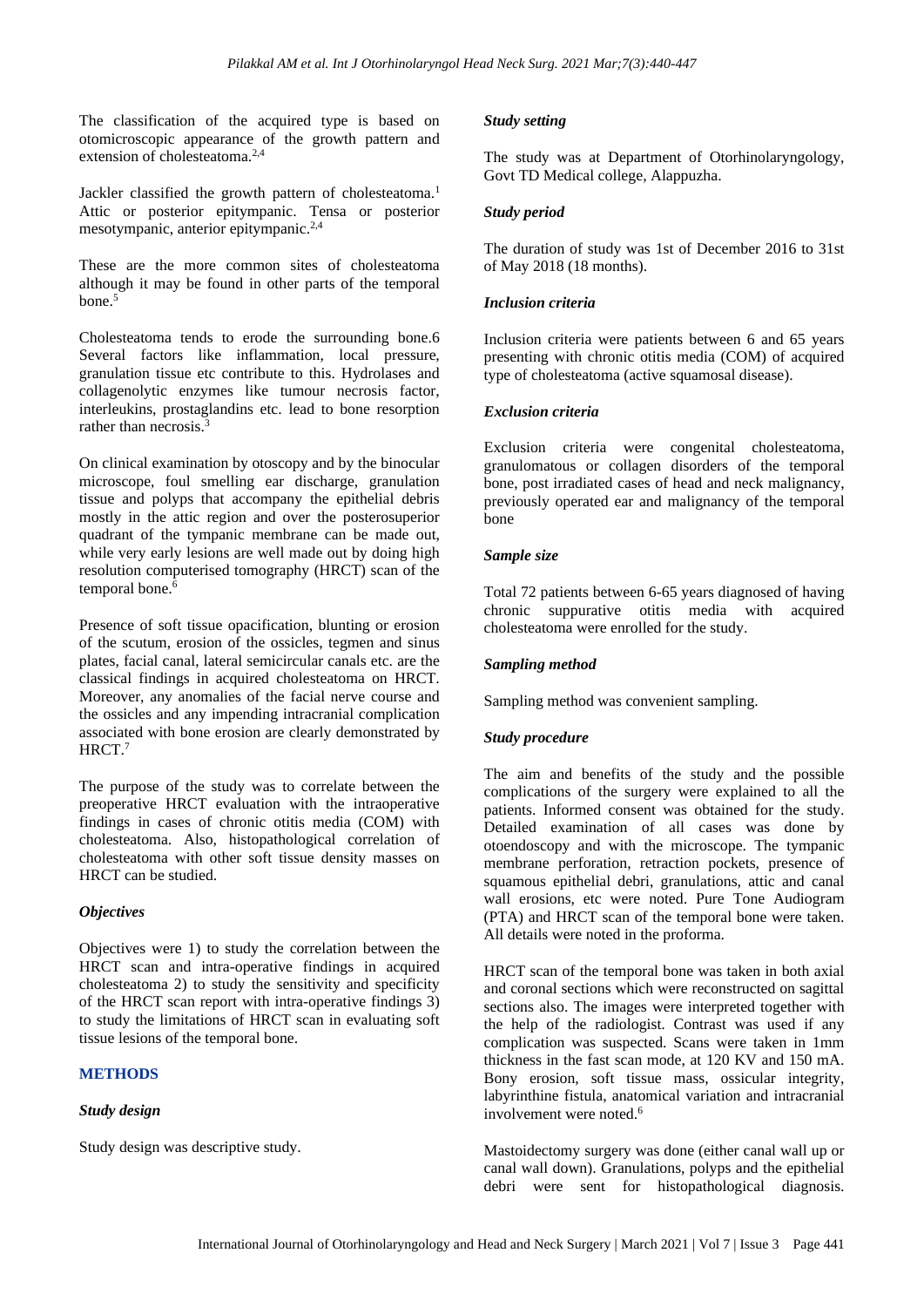Correlation between the radiological and intra-operative findings was done. Sensitivity, specificity, positive predictive value (PPV) and negative predictive value (NPV) of the assessment were calculated by statistical analysis.

#### *Statistical analysis*

Data were entered in Microsoft excel and analysed using SPSS software.

#### *Ethical considerations*

Permission to conduct the study was obtained from the Institutional Ethics Committee and Institutional Research committee.

#### **RESULTS**

The youngest patient studied was 7 years of age and the oldest was 65 years old. The maximum incidence of cholesteatoma occurred in the 2nd decade of life. 72.2 % of the cases studied were seen in the 16-30 years of age group (Table 1). The mean age in this series was 25.8. There were 37 (51.4%) males and 35 (48.6%) females in this study with a male to female ratio of 1.06:1.

#### **Table 1: Age incidence.**

| Age in years | <b>Number of patients</b> | <b>Percentage</b> |
|--------------|---------------------------|-------------------|
| $6 - 15$     | 12                        | 16.7              |
| $16 - 30$    | 52                        | 72.2              |
| $31 - 45$    |                           | 6.9               |
| 46-65        |                           | 4.2               |
| <b>Total</b> |                           |                   |

Comparison of the HRCT scan findings was done with the intra-operative findings.

On HRCT of the temporal bone, 24 (33.3%) patients had extensive involvement of the middle ear and mastoid (holotympanic), 21 (29.2%) patients had attic involvement alone, 16 patients (22.2%) with attic and antrum involvement and 11 (15.3%) patients had involvement of the mesotympanum (Table 2) which were similar to the intra-operative findings. Sensitivity, specificity, PPV and NPV=100%

Sclerotic type of mastoid pneumatisation was noted in all the 72 patients, correlating well with the intra-operative findings. Sensitivity, specificity, PPV and NPV=100%.

The scutum and lateral attic wall erosion were the most common bony erosions on involving 46 patients (63.9%), followed by eroded Koerner's septum in 40 patients (55.6%), eroded superior and posterior meatal wall in 12 patients (16.7%), mastoid fistula in 3 patients (4.2%), thinning of the tegmen bone in 25 (34.7%) and erosion of the tegmen in 12 patients (16.67%), sigmoid sinus plate erosion in 11 patients (15.3%) which is shown in Table 3. Intra-operative findings correlated well with CT findings except in tegmen erosion which was noted only in 10 patients.

Erosion of the incus was seen in 64 patients (88.9%), handle of malleus in 25 patients (34.7%), head of malleus in 20 patients (27.8%) and suprastructure of the stapes in 8 patients (11.1%). Intra-operative findings showed incus erosion in 66 patients, malleus handle erosion in 24 patients, malleus head erosion in 19 patients and stapes supra structure erosion in 12 patients (Table 4).

Total 28 patients (38.9%) showed involvement of the sinus tympani and 25 patients (34.7%) had involvement of the facial recess (Figure 1).

Lateral semicircular canal fistula (Figure 2) was noted in 8 patients (9.7%).

## **Table 2: Involvement of cholesteatoma in the middle ear cleft.**

| <b>Location and extension</b>                               | <b>No. of patients</b> | <b>Percentage</b> |
|-------------------------------------------------------------|------------------------|-------------------|
| <b>Extensive (holotympanic) extending to mastoid antrum</b> | 24                     | 33.3              |
| Attic                                                       | 21                     | 29.2              |
| Attico-antral                                               | 16                     | 22.2              |
| <b>Mesotympanum</b>                                         |                        | 15.3              |
| <b>Total</b>                                                | 72                     | 100               |

#### **Table 3: Involvement of cholesteatoma in the middle ear cleft.**

| <b>Bony wall erosion based on HRCT findings</b> | <b>No. of patients</b> | <b>Percentage</b> |
|-------------------------------------------------|------------------------|-------------------|
| Eroded scutum and lateral attic wall            | 46                     | 63.9              |
| <b>Eroded Koerner's septum</b>                  | 40                     | 55.6              |
| Eroded superior and posterior meatal wall       | 12                     | 16.7              |
| <b>Mastoid fistula</b>                          |                        | 4.2               |
| Thinning of the tegmen                          | 25                     | 34.7              |
| <b>Eroded tegmen</b>                            | 12                     | 16.67             |
| Eroded sigmoid sinus plate                      |                        | 15.3              |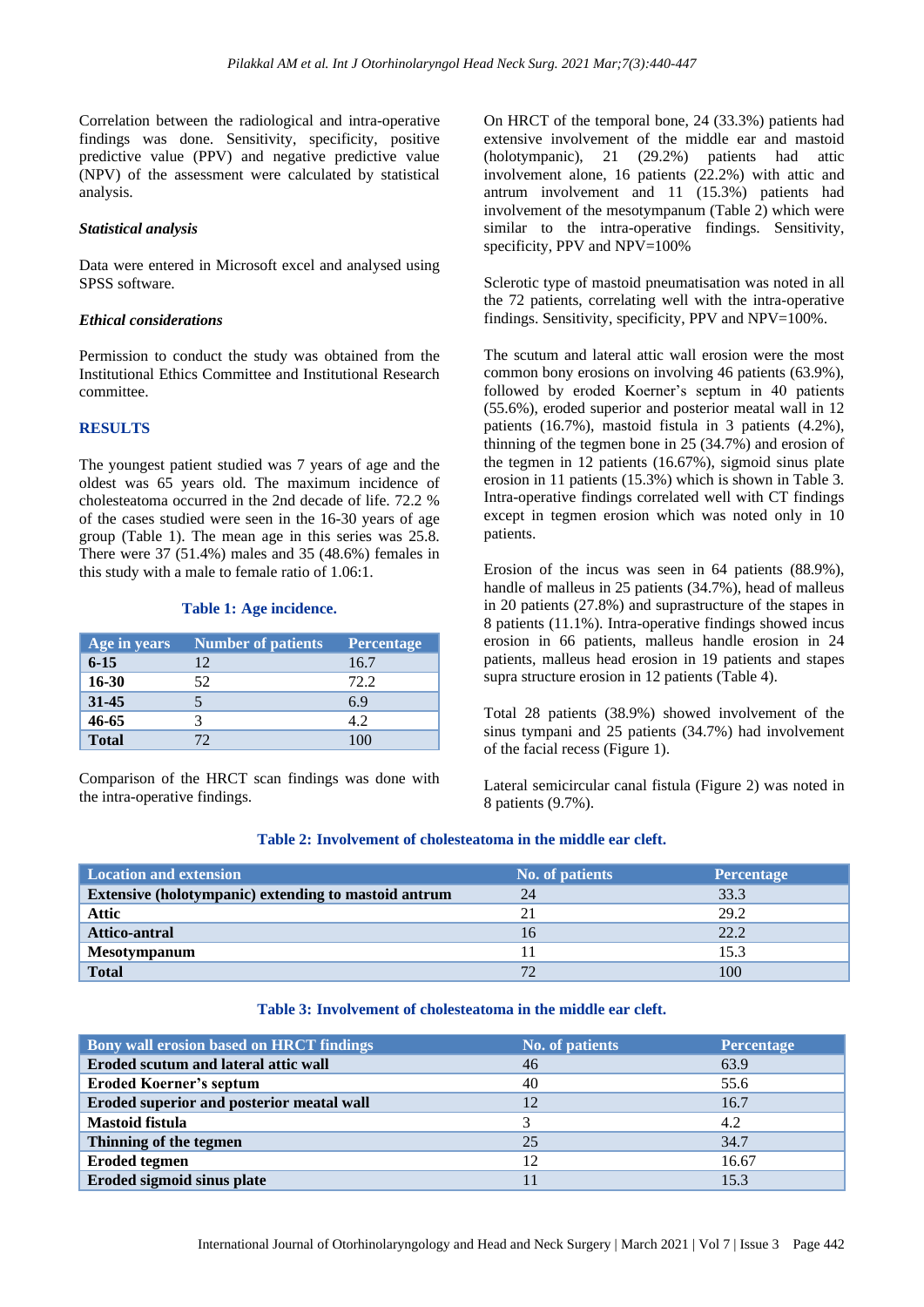|  |  |  |  | Table 4: HRCT findings of ossicular involvement in cholesteatoma cases. |  |
|--|--|--|--|-------------------------------------------------------------------------|--|
|--|--|--|--|-------------------------------------------------------------------------|--|

| Integrity of the ossicles (HRCT) | <b>No. of patients</b> | <b>Percentage</b> |
|----------------------------------|------------------------|-------------------|
| Incus erosion                    | 64                     | 88.9              |
| <b>Malleus handle erosion</b>    |                        | 34.7              |
| <b>Malleus head erosion</b>      | 20                     | 27.8              |
| Stapes supra structure erosion   |                        |                   |

## **Table 5: HRCT findings of facial canal involvement in COM.**

| Facial nerve canal state             | <b>No. of patients</b> | <b>Percentage</b> |
|--------------------------------------|------------------------|-------------------|
| <b>Intact</b>                        |                        | 72.2              |
| Dehiscent facial canal               |                        | 6.9               |
| Eroded facial canal tympanic segment |                        | 20.9              |
| <b>Total</b>                         |                        | 100               |

Involvement of facial nerve canal was present.

Total 52 patients (72.2%) had intact facial nerve canal and 15 patients (20.9%) had erosion of the facial canal. 15 patients had erosion of the tympanic segment of the facial nerve. 5 patients had dehiscent canal. Table 5 shows the involvement of the facial nerve canal. Intraoperatively, facial canal was intact in 50 and eroded in the tympanic segment in17 patients.





Mastoid abscess was noted in 10 patients (13.9%) and temporal lobe abscess in 2 patients (2.8%) and the findings were similar to the intra-operative findings. The patients with mastoid abscess had associated sigmoid sinus plate erosion, while patients with temporal lobe abscess had tegmen plate erosion.

Table 6 shows the correlation between CT scan and intraoperative findings.

Statistical correlation between the CT scan and intraoperative findings is given in Table 7.





| <b>Pathological features</b>               | $\mathbf{C}\mathbf{T}$<br>findings | <b>Surgery</b><br><b>findings</b> | <b>False</b><br>negative | <b>False</b><br><b>positive</b> | Accu-<br>racv | Sensiti-<br>vity | Specific-<br>ity |
|--------------------------------------------|------------------------------------|-----------------------------------|--------------------------|---------------------------------|---------------|------------------|------------------|
| <b>Tissue mass</b>                         | 72                                 | 72                                | 0                        | 0                               | 100           | 100              | 100              |
| <b>Typical location</b>                    | 72                                 | 72                                | 0                        |                                 | 100           | 100              | 100              |
| <b>Scutum erosion /blunting</b>            | 46                                 | 46                                | 0                        |                                 | 100           | 100              | 100              |
| Superior & posterior canal wall<br>erosion | 12                                 | 12                                | 0                        | $\Omega$                        | 100           | 100              | 100              |
| <b>Mastoid fistula</b>                     |                                    | 3                                 | $\theta$                 | $\Omega$                        | 100           | 100              | 100              |
| Koerner's septum erosion                   | 40                                 | 40                                | 0                        | 0                               | 100           | 100              | 100              |
| <b>Incus erosion</b>                       | 64                                 | 66                                | 2                        |                                 | 97.2          | 96.9             | 100              |
| <b>Malleus head erosion</b>                | 20                                 | 19                                | 0                        |                                 | 98.6          | 100              | 98.1             |

## **Table 6: Correlation between HRCT findings and intra-operative findings.**

Continued.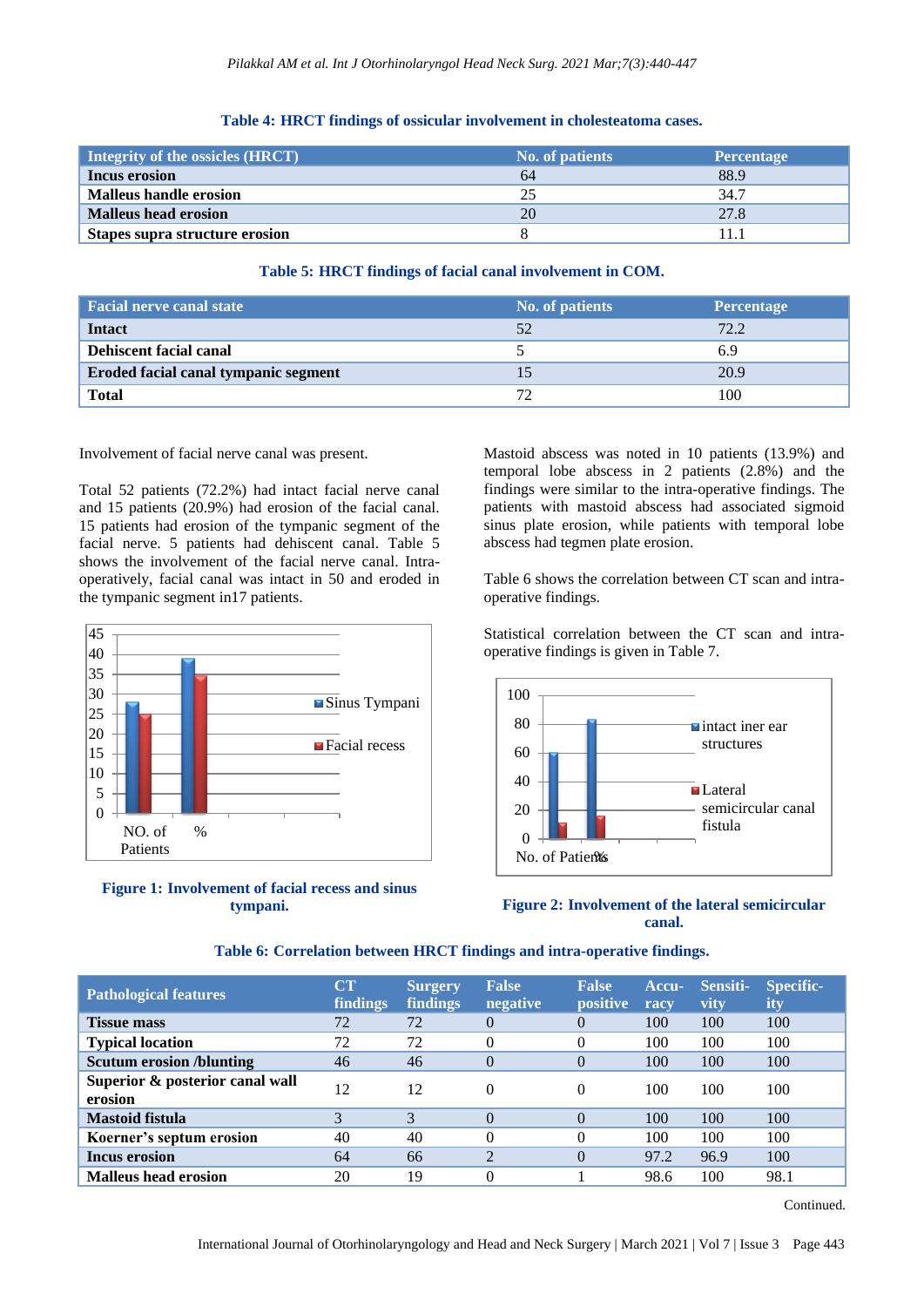#### *Pilakkal AM et al. Int J Otorhinolaryngol Head Neck Surg. 2021 Mar;7(3):440-447*

| <b>Pathological features</b>  | $\mathbf{C}\mathbf{T}$<br><b>findings</b> | <b>Surgery</b><br>findings | <b>False</b><br>negative | <b>False</b><br><i>positive</i> | Accu-<br>racv | Sensiti-<br>vity | Specific-<br>ity |
|-------------------------------|-------------------------------------------|----------------------------|--------------------------|---------------------------------|---------------|------------------|------------------|
| <b>Malleus handle erosion</b> | 25                                        | 24                         | 0                        |                                 | 98.6          | 100              | 98.3             |
| <b>Stapes erosion</b>         | 8                                         | 12                         | 4                        |                                 | 94.4          | 66.7             | 100              |
| LSC fistula                   | 8                                         | 8                          | $\theta$                 |                                 | 100           | 100              | 16.7             |
| <b>Tegmen erosion</b>         | 12                                        | 10                         | 0                        |                                 | 97.2          | 100              | 16.7             |
| <b>Facial-Intact</b>          | 52                                        | 50                         | $\theta$                 | $\mathcal{L}$                   | 97.2          | 100              | 90.9             |
| <b>Facial-eroded</b>          | 15                                        | 17                         | 2                        |                                 | 97.2          | 88.2             | 100              |
| <b>Facial-dehiscence</b>      |                                           |                            | $\Omega$                 |                                 | 100           | 100              | 100              |
| Eroded sigmoid sinus plate    | 11                                        | 11                         | 0                        |                                 | 100           | 100              | 100              |
| <b>Mastoid abscess</b>        | 10                                        | 10                         | $\Omega$                 | $\Omega$                        | 100           | 100              | 100              |
| <b>Temporal lobe abscess</b>  | $\mathcal{D}_{\mathcal{L}}$               | 2                          | 0                        |                                 | 100           | 100              | 100              |

**Table 7: Correlation between HRCT and intra-operative findings with statistical analysis.**

| <b>Pathological features</b>                         | CT<br><b>findings</b> | <b>Surgery</b><br>findings | Sens-<br><i>itivity</i> | <b>Specifi-</b><br>city | <b>PPV</b> | <b>NPV</b> | <b>Chi-square</b><br>test | ${\bf P}$<br>value |
|------------------------------------------------------|-----------------------|----------------------------|-------------------------|-------------------------|------------|------------|---------------------------|--------------------|
| Soft tissue mass                                     | 72                    | 72                         | 100                     | 100                     | 100        | 100        |                           |                    |
| <b>Typical location</b>                              | 72                    | 72                         | 100                     | 100                     | 100        | 100        |                           |                    |
| <b>Scutum blunting / erosion</b>                     | 46                    | 46                         | 100                     | 100                     | 100        | 100        |                           |                    |
| <b>Superior &amp;posterior canal wall</b><br>erosion | 12                    | 12                         | 100                     | 100                     | 100        | 100        |                           |                    |
| <b>Mastoid fistula</b>                               | 3                     | 3                          | 100                     | 100                     | 100        | 100        |                           |                    |
| Koerner's septum erosion                             | 40                    | 40                         | 100                     | 100                     | 100        | 100        |                           |                    |
| <b>Incus erosion</b>                                 | 64                    | 66                         | 96.9                    | 100                     | 97.2       | 96.9       | 0.3165                    | 0.5737             |
| <b>Malleus Head erosion</b>                          | 20                    | 19                         | 100                     | 98                      | 95         | 100        | 0.0352                    | 0.8513             |
| <b>Malleus handle erosion</b>                        | 25                    | 24                         | 100                     | 98                      | 96         | 100        | 0.0309                    | 0.8604             |
| <b>Stapes erosion</b>                                | 8                     | 12                         | 75                      | 100                     | 100        | 92.6       | 0.929                     | 0.3351             |
| LSC fistula                                          | 8                     | 8                          | 100                     | 100                     | 100        | 100        |                           |                    |
| <b>Tegmen erosion</b>                                | 12                    | 10                         | 100                     | 96.9                    | 83.3       | 100        | 0.2146                    | 0.6432             |
| <b>Facial canal Intact</b>                           | 52                    | 50                         | 100                     | 91.6                    | 96.1       | 100        | 0.1345                    | 0.7139             |
| <b>Facial canal Eroded</b>                           | 15                    | 17                         | 89.5                    | 100                     | 100        | 96.5       | 0.1607                    | 0.6885             |
| <b>Facial canal Dehiscence</b>                       | 5                     | 5                          | 100                     | 100                     | 100        | 100        | 100                       |                    |
| Eroded sigmoid sinus plate                           | 11                    | 11                         | 100                     | 100                     | 100        | 100        | 100                       |                    |
| <b>Mastoid abscess</b>                               | 10                    | 10                         | 100                     | 100                     | 100        | 100        | 100                       |                    |
| <b>Temporal lobe abscess</b>                         | 2                     | 2                          | 100                     | 100                     | 100        | 100        | 100                       |                    |

#### **DISCUSSION**

With regard to the pathogenesis and spread of cholesteatoma, the pars flaccida retracts into the epitymapanum in the pars flaccida cholestatoma, further leading to scutum erosion and ossicular damage. Posteriorly it can can involve the aditus, antrum and cause tegmen and lateral semicircular canal erosion. In pars tensa cholesteatoma retraction pocket in the posterior quadrant invaginates medially. The stapes suprastructure, bony canal wall of the facial nerve are more commonly involved.

Radiological investigation is required to identify the pathology in hidden areas of the middle ear cleft and in complications of COM, HRCT scan remains to be the choice of imaging in cholesteatoma, the characteristic feature being bone erosion.8,9

HRCT findings for cholesteatoma of the temporal bone include non dependant soft tissue mass filling the attic, aditus, antrum or mesotympanum, blunting of the scutum, erosion of the scutum ossicles, tegmen, sigmoid sinus plate, facial canal, semicircular canals, erosion of the Koerner's septum, erosion of the posterior and superior meatal walls etc.

In case of clinically suspected complications, contrast CT scan or MRI should be taken.<sup>10,11</sup> Soft tissue mass behind an intact tympanic membrane is usually seen in congenital cholesteatoma on HRCT. So proper clinical examination is needed in such cases.<sup>11</sup>  $CT$  scan of the involved ear should be compared with that of the normal ear as there can be anatomical variations. Erosion of the Koerner's septum and periantral cells indicate the presence of antral cholesteatoma. Widening of the aditus and antrum is made out by the loss of figure of eight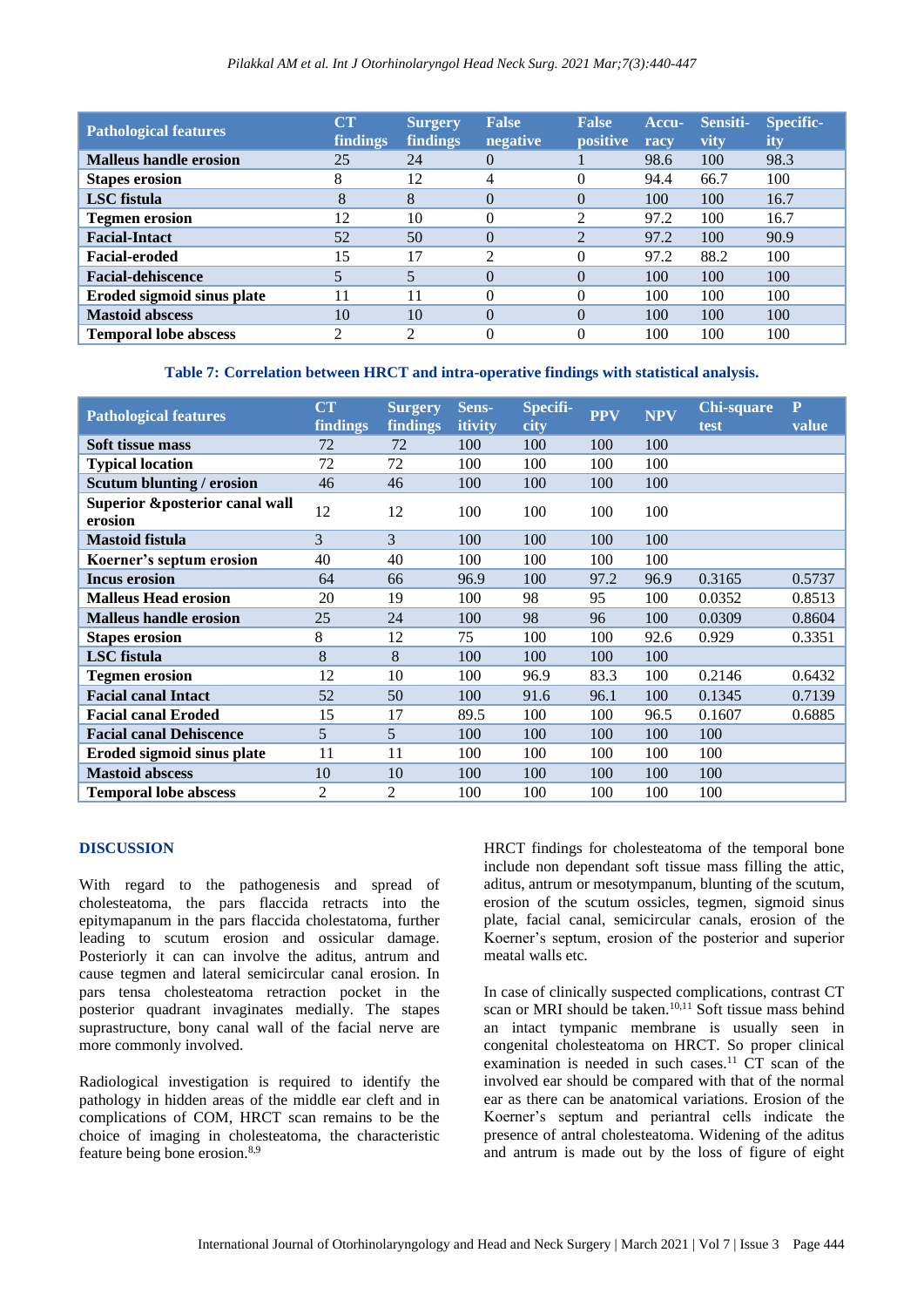appearance and attic involvement by the destruction of the scutum.<sup>10</sup>

Ossicular erosion is more commonly associated with a pars tensa cholesteatoma than a pars flaccida one. Long process of the incus is mostly involved due to the weak ligamentous support and poor blood supply, while the ice cream cone configuration by the head of malleus and body of incus is disrupted in attic cholesteatoma. It is also difficult to detect stapes erosion by  $CT<sup>5</sup>$  Careful inspection of the stapes suprastructure, footplate and oval window is important in predicting the hearing level and reconstruction of the hearing mechanism.<sup>6</sup>

Generally, there is a poor correlation between the radiological evaluation and intra-operative findings in case of the facial canal, as the canal can be very thin even in a normal ear and in the presence of soft tissue pathology it becomes difficult to assess any erosion.5,6

Labyrinthine fistula commonly involves the lateral semicircular canal. Close contact with cholesteatoma should be reported as the labyrinth may get damaged during surgery.<sup>6,10</sup> Tegmen tympani and sigmoid sinus plate erosion may lead to intracranial complications.<sup>12</sup>

Extensive destruction of the mastoid and ossicles can mimick post-surgical change called as auto mastoidectomy and such a cholesteatoma is also known as mural cholesteatoma.<sup>6</sup>

Our study was carried out on 72 patients with acquired cholesteatoma having a slight preponderance of males (51.4%) over females (48.6%) between 6 to 65 years of age. This was similar to a study by Sade et al. in Brazil where a male predominance (55.7%) over females  $(44.3\%)$  was observed.<sup>3</sup>

The highest incidence of cholesteatoma was noted in the second decade while the lowest incidence was noted in the sixth decade. Study by Kemppainen et al showed that the incidence of cholesteatoma was higher among males under the age of 50 years.<sup>13</sup>

Otorrhoea was noted in all the 72(100%) patients followed by hearing loss in 62 (86.1%) patients and vertigo in 3 (4.2%) patients. 2 patients (2.8%) had dull aching otalgia which was suggestive of impending intracranial complication. Similar symptoms were noted in the study by Agnieszka et al.<sup>14</sup>

In this study 100% correlation between CT findings and intra-operative findings in cholesteatoma of the middle ear cleft was noted in mastoid pneumatisation, status of the scutum, posterior canal wall, superior canal wall, Koerner's septum, lateral semicircular canal, sigmoid sinus plate, presence of mastoid and temporal lobe abscess. Sensitivity, specificity, PPV and NPV were 100%.

Similar correlation was noted in intepreting the pneumatisation of the mastoid by Kanotra et al, Jackler et  $a$ l.<sup>15,16</sup>

Studies by Knotra et al, Wlashe et al Sirigiri and Dwarakanath showed similar results in CT correlation with operative findings as in our study for extension and spread of cholesteatoma in the middle ear cleft.<sup>15-18</sup>

Tegmen plate erosion was noted in 12 patients on HRCT but only in 10 patients during mastoid exploration surgery. Sensitivity=100%, specificity=96.9%, PPV=83.3% and NPV=100%. Chi square statistics= 0.2146 p value=0.6432 which meant that there was no statistical difference between the HRCT report and intraoperative findings which was similar to the studies by Gerami et al and Datta et al, But Jackler et al. reported a poor sensitivity rate for HRCT in detecting tegmen plate erosion.16,19,20

HRCT and operative findings were the same in case of sigmoid sinus plate erosion in the 12 patients. Sensitivity, specificity, PPV and NPV were 100% which was similar to the study by Datta et al.<sup>20</sup> But Rai reported sigmoid sinus plate erosion in 12 patients during surgery, whereas erosion was noted in only 6 patients by HRCT.<sup>21</sup>

Incus erosion was noted in 64 and 66 patients on HRCT and intra-operatively with a sensitivity=96.9% and specificity=100% PPV=97.2% and NPV=96.9% Chi square test= $0.3165$  p-value= $0.5737$  which was not significant at p value<0.01. Similar observation was comparable to the study by Kanotra et al.<sup>15</sup> Datta et al and Rai and Malleus head erosion on HRCT was seen in 20 patients and intra-operatively in 19 patients giving a sensitivity of 100% and specificity of 98%. PPV=95% and NPV=100% Chi square test=0.0352 p value=0.8513, implying the difference was not significant.20-22

Erosion of the hande of the malleus was noted in 25 patients on HRCT and 24 patients during surgery. Sensitivity=100%, specificity=98.3%, PPV=96%, NPV=100% Chi square test=0.0309 p value=0.8604 was not significant.

Zhang et al reported a 100% specificity rate which was higher than the present study. Excellent radio surgical correlation was noted by Tan et al. 21-23

Stapes supra structure erosion in 8 patients was reported on HRCT, while intra- operative findings showed stapes erosion in 12 patients with a sensitivity of 75% and specificity of 100%. PPV%=100% NPV=75% Chi square test=0.929 p value=0.3351, the difference was not significant. Rai et al also reported sensitivity of 75% for HRCT and 100% specificity which was comparable to our study.<sup>21</sup>

Lateral semicircular canal fistula on HRCT and during surgery correlated well with a sensitivity and specificity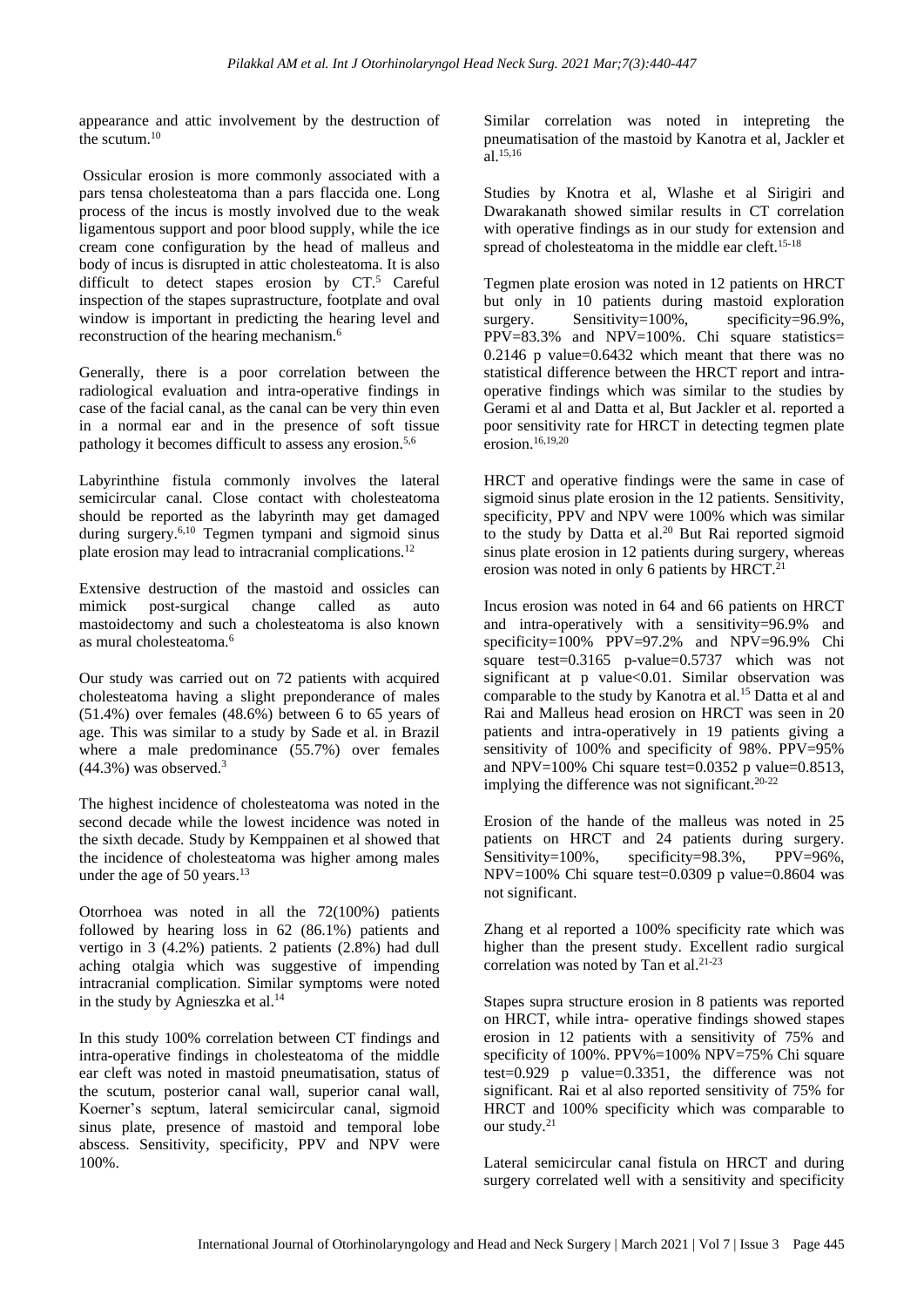of 100%. This was higher than the study by Kanotra 6 and similar to the study by Chee and Tan and Mafee et al.22,24

Intact facial canal was reported on HRCT in 52 patients and in 50 patients during surgery. Sensitivity=100 specificity=91.6% PPV=96.1% NPV=100% Chi square test= 0.1345, p value=0.7139.

Total 100% specificity and positive predictive values were noted by HRCT for erosion of the facial canal. PPV= 100% NPV=96.5% Chi square test=0.1607 pvalue=0.6885 which was not significant. Kanotra et al reported only 33.3% sensitivity and 100% specificity. Mafee et al considered HRCT to be accurate by 100%.16,24

Total 100% correlation was noted between HRCT and intra-operative findings in detecting intracranial and mastoid abscesses, similar to a study by Prasanth et al.<sup>25</sup>

Involvement of sinus tympani was seen in 28 patients (38.9%) facial recess in 25 patients (34.7%). So HRCT scan are very useful in assessing the hidden areas of the middle ear. $26$ 

Our study showed that all the 72 patients with cholesteatoma were accurately diagnosed with HRCT scans that correlated with surgical findings. Mafee et al also reported in their series of 48 patients with cholesteatoma 46 of them (96%) had been diagnosed correctly with preoperative HRCT.<sup>24</sup>

Chee et al concluded in their series of 36 patients, 34 patients (94.4%) had been correctly diagnosed by HRCT.<sup>22</sup>

Joselito et al reported in their series of 64 patients that the preoperative HRCT scan correlated well with the surgical findings and histopathology reports  $(96.8\%)$ .<sup>10</sup>

CT cannot always differentiate between soft tissue lesions.1,10 Though HRCT remains the choice of investigation in cholesteatoma of the temporal bone there are still limitations.<sup>8</sup>

Limitations are difficulty to differentiate from lesions like cholesterol granuloma, facial nerve hemangioma, neuroma and schwannoma, paragangliomas, giant cell tumours, squamous cell carcinoma, metastasis, fluid, tuberculosis etc.6,28 Ossicular fixity cannot be made out. Double oblique sagittal images taken along the plane of the tympanic segment may be required to study the facial nerve canal, lack of specificity in tegmen and sinus plate involvement in small areas of erosion, residual lesion in a previously operated ear cannot be made out and high cost and effects of radiation by CT also limit its use.<sup>29</sup>

In such cases MRI becomes a better tool. Cholesteatomas appear hypointense on T1W1 and hyperintense on T2W1

with a diffusion restriction (DW) sequences. This feature differentiates it from cholesterol granuloma and inflammation which are hyperintense on both T1W1 and T2W1 images and with no restriction on DW.

Delayed post gadolinium T1 weighted and non-echoplanar diffusion weighted (Non-EPI DWI) sequences can differentiate inflammation or infection and also demonstrate the integrity of the membranous labyrinth and facial nerve canal. Using these two sequences together high sensitivity and specificity can be achieved in case of soft issue lesions and in residual cholesteatoma even as small as 2 mm, and also in small lesions where bony erosion may not be seen, thereby making it an excellent screening tool.<sup>8,14</sup>

#### **CONCLUSION**

High sensitivity and high negative predictive values make HRCT the radiological investigation of choice in suspected cases of cholesteatoma. Early diagnosis and surgical intervention can reduce the spread to surrounding tissues with its potential complications. HRCT is a major tool in predicting the outcome of surgery and also in reconstruction of the hearing mechanism. HRCT is of limited use in soft tissue delineation, diagnosing recurrent /residual cholesteatoma and in an accurate interpretation of a previously operated ear, whereas MRI with T1, T2 images and DW1 sequences becomes the preferred choice of investigation in these situations. Both HRCT and MRI are complementary to each other. The pivotal role played by them should be made use of to give the best outcome to patients in the management of

#### **ACKNOWLEDGEMENTS**

The authors acknowledge and are thankful to the faculty members of the Radiology department, Govt.TD Medical College, Alappuzha for their support and advice during this study.

*Funding: No funding sources Conflict of interest: None declared Ethical approval: The study was approved by the Institutional Ethics Committee*

#### **REFERENCES**

- 1. Nevoux J, Lenoir M, Roger G, Denoyelle F, Le Pointe HD, Garabédian EN. Childhood cholesteatoma. Euro Ann Otorhinolaryngol Head Neck Dis. 2010;127(4):143-50.
- 2. Dornelles C, Costa SS, Meurer L, Schweiger C. Some considerations about acquired adult and pediatric cholesteatomas. Revista Brasileira de Otorrinolaringol. 2005;71(4):536-46.
- 3. Aquino JE, Cruz Filho NA, de Aquino JN. Epidemiology of middle ear and mastoid